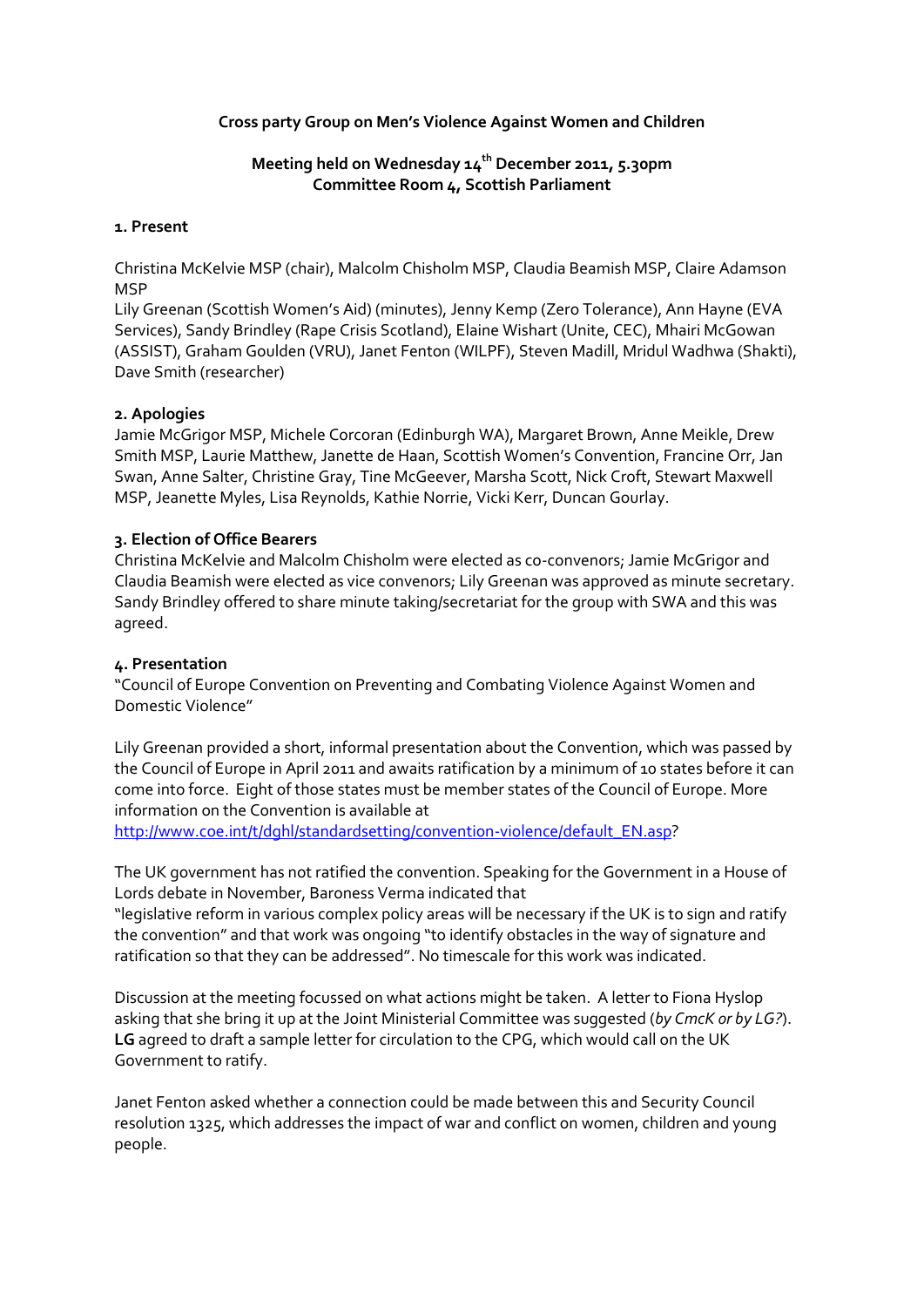Mhairi McGowan suggested it might be useful to provide case studies. Steven Madill noted that internet pressure groups can be useful.

All deemed to be constructive suggestions.

# **Future meetings**

Dates are set and the Committee Room is booked until next Summer recess:

Wednesday 22<sup>nd</sup> February, 5.30 to 7pm Wednesday 25<sup>th</sup> April, 5.30 to 7pm Wednesday 27<sup>th</sup> June, 5.30 to 7pm

Themes for future meetings were discussed and the following agreed:

- An invitation to the Justice Secretary to attend the group to discuss pending legislation re victims and witnesses, the Carloway Review etc.
- Employer's responsibilities Zero Tolerance have launched a pack called PACT on VAW
- Rhoda Grant's Member's Bill re criminalising demand for prostitution
- Bystander work the VRU pilot on Mentors in Violence Prevention and the Get Savi project being run by SWA/White Ribbon/ZT/RCS were mentioned for possible presentations.

The meeting concluded with information sharing:

- Lanarkshire MARAC has been running for a while, and a GIRFEC screening group; these are to merge and this is seen as positive.
- Relationship Scotland are piloting a small project supporting women who experienced DA
- Mhairi identified a problem with accused being remanded, contacting women from jail, and nothing able to be done about it because special bail conditions apply (but he's no longer on bail). She will draft something and send it to Christina and Malcolm who will write to the Justice Secretary.
- Steven reported that Working with Men project are beginning to get men calling who want to do something about their own behaviour which is encouraging. WWM are now monitoring to see the level of demand outside Edinburgh.
- ZT launched their employer's scheme last week.
- VRU launched their DA campaign on  $1<sup>st</sup>$  December which has had great response; they will also be looking at how to get people to think abut their drinking in relation to football fixtures.
- CEC implemented a DA policy in February 2011 and will run an article and poster campaign over Christmas.
- Rape Crisis Scotland reported that in 2010-11 rape prosecutions and convictions dropped dramatically and this is attributed in part to 'no-comment' interviews increasing post-Cadder decision. Sandy participated in STV Scotland Tonight debate on corroboration.
- WILPF are loking at institutionalised violence against women and how that impacts on women's lives.
- Shakti have had more professionals in touch about forced marriage since the launch of the Act and the media coverage of it. They will be doing roadshows next summer on the impact of DA on children and young people and the links with honour based violence.
- Edinburgh Women's Aid have started taking referrals in preparation for the launch of the Edinburgh domestic court. The court will sit fortnightly. Sheriff Mackie and Sheriff McIvor are involved.